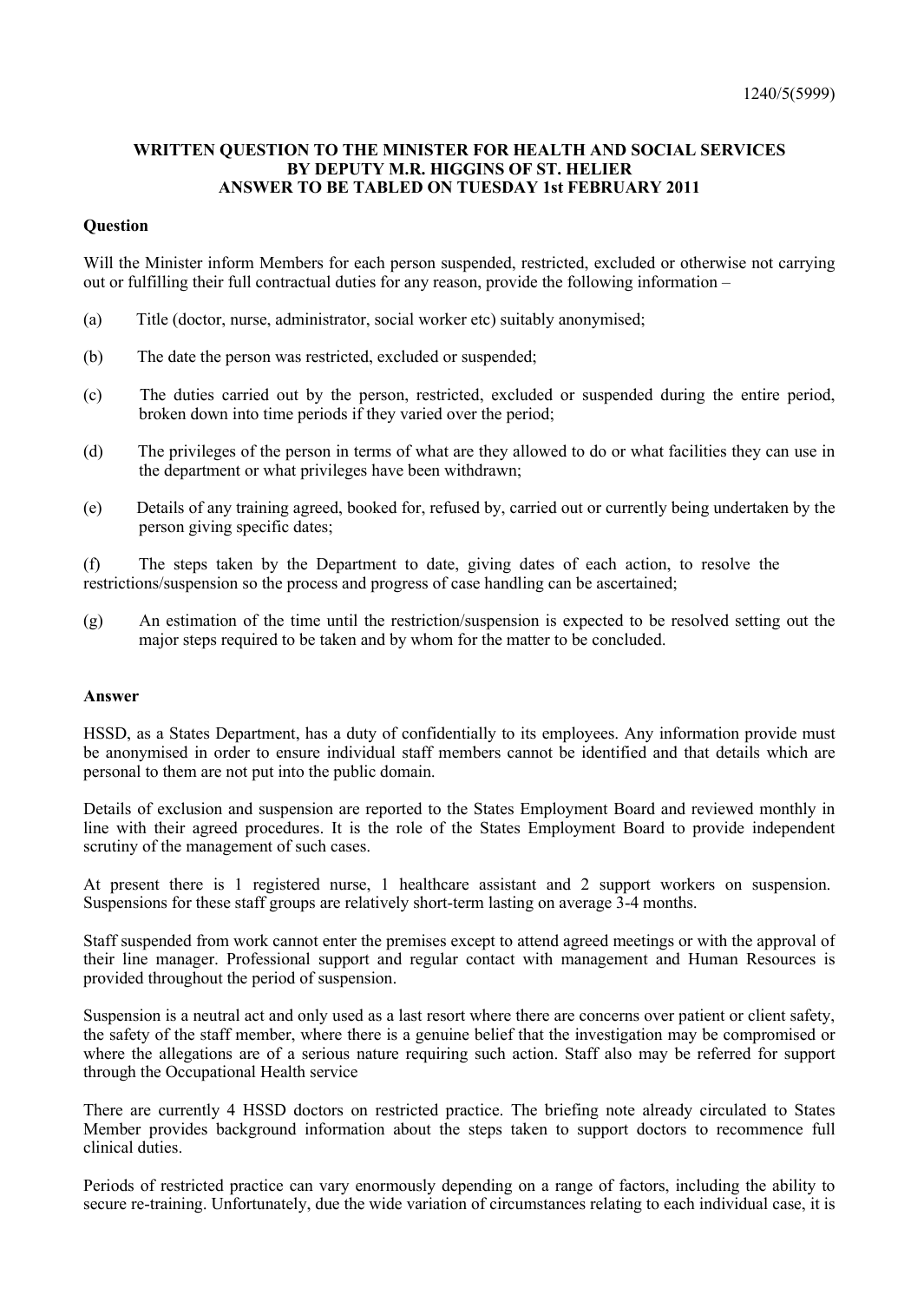not possible to provide meaningful estimates of the length of time taken for doctors to return to full clinical duties.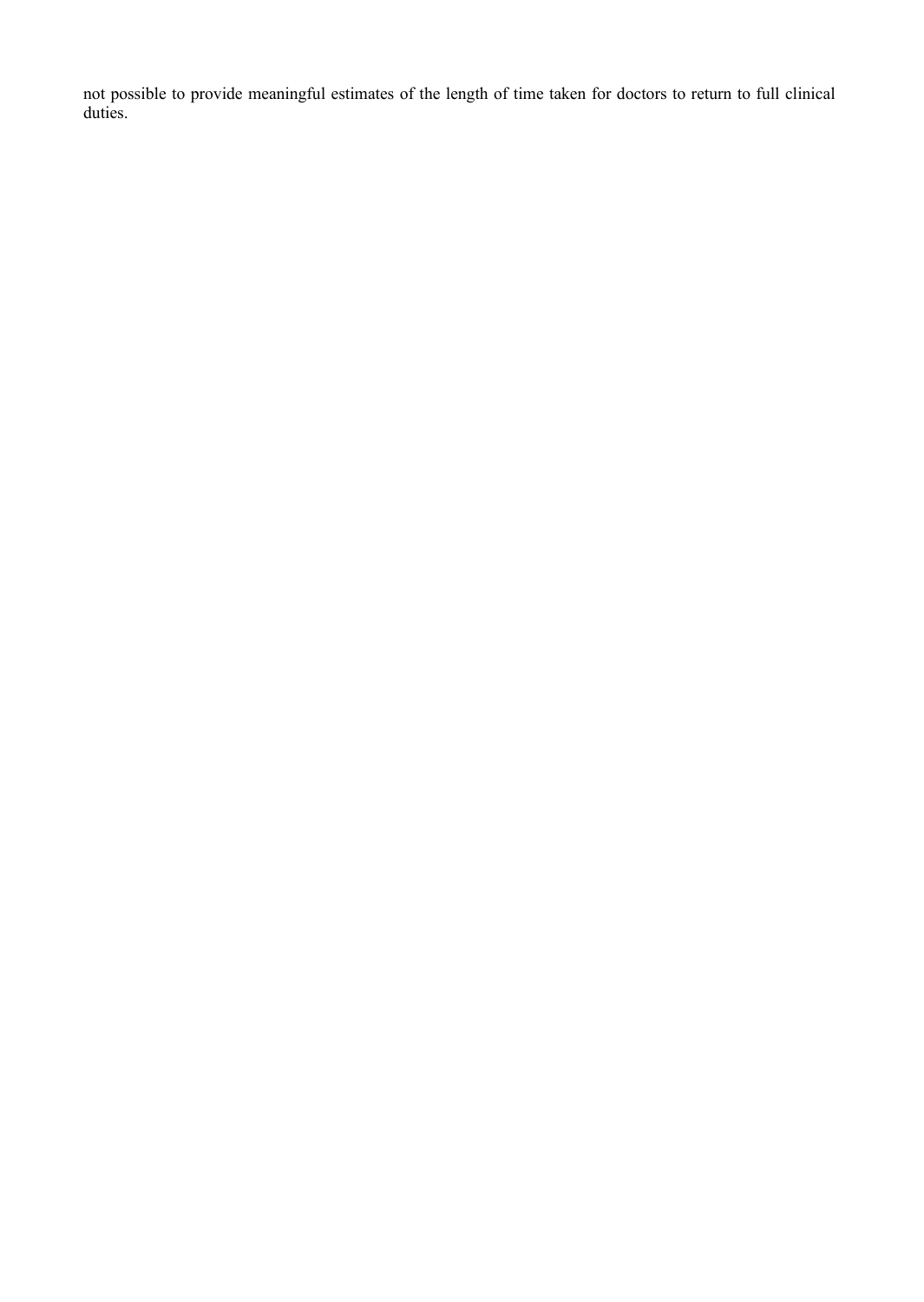# **HSSD Briefing: Doctors on Restricted Practice**

# **General overview**

- Restrictions are put in place as a direct result of concerns that could impact patient safety. Reasons might include:
	- $\circ$  if a clinician has been absent from work for a prolonged period (eg: illness, compassionate leave or exclusion)
	- $\circ$  if concerns have been raised about the need to update their skills or practice
	- $\circ$  if there is concern that they may be acting outside their competence
	- $\circ$  if concerns have been raised about their behaviour
	- $\circ$  if they have an underlying medical or health condition which may effect their ability to practice.
- Doctors on restricted practice do continue to work, unlike doctors who have been excluded from work. They can perform certain forms of clinical duty, work under supervision or undertake office based clinical work such as audit, teaching or observation. All these tasks are part of a doctors day-to-day work.
- Doctors that are excluded, as opposed to restricted, are not able to continue to work until an investigation into concerns has been concluded. In some cases doctors who have been excluded return to work on restrictions because they will not have practiced during the period of exclusion. Exclusion can last for a number of years due to legal processes. Exclusion can occur for the following reasons:
	- o as a temporary measure to allow the hospital time to consider the most appropriate and safest course of action
	- o immediate concern about patient safety
	- o concern that the doctor may interfere with an investigation
	- o to protect the interests of the practitioner

# **Supporting doctors on restricted duty to return to full duties**

- Good employment practice establishes the need to support employees to update and refresh skills and knowledge where deficits/issues exist or whilst deficits/issues are investigated. This duty of care applies to doctors as well as other staff.
- Doctor on restricted duties might be supported in a number of different ways to return to full duties, these include:
	- o re-training (often at a UK hospital)
	- o supervision by a senior colleague
	- o observation/shadowing of colleagues
	- o mentoring
	- o research, study, education programme or attendance at external training events
- All these activities can be time consuming, all require resourcing and the input of specialists.
- In particular, re-training can be difficult to resource. By its very nature it often has to take place in a UK hospital and, given that there is no centralised system for  $r$  training in the UK, it can take a considerable time to organise. A UK hospital has to:
	- o have a suitable training vacancy with the required specialism or sub-specialism
	- $\circ$  be willing to prioritise a training place for a Jersey based doctor (as opposed to a UK based doctor who will make a direct contribution to UK healthcare)
	- $\circ$  be willing to prioritise a doctor who could be a substantial way into their working career, as opposed to a doctor at the beginning of their career who has more working years ahead of them
	- $\circ$  be prepared to take on any associated risk (risk could be deemed to be particularly high if a doctor needs re-training in response to a skills/knowledge deficit)
	- o provide appropriate specialist support and senior clinical supervision which has resource implications.
- The difficulties associated with securing re-training for doctors on restricted practice is not limited to Jersey, it is also a common and widely recognised problem in the UK.